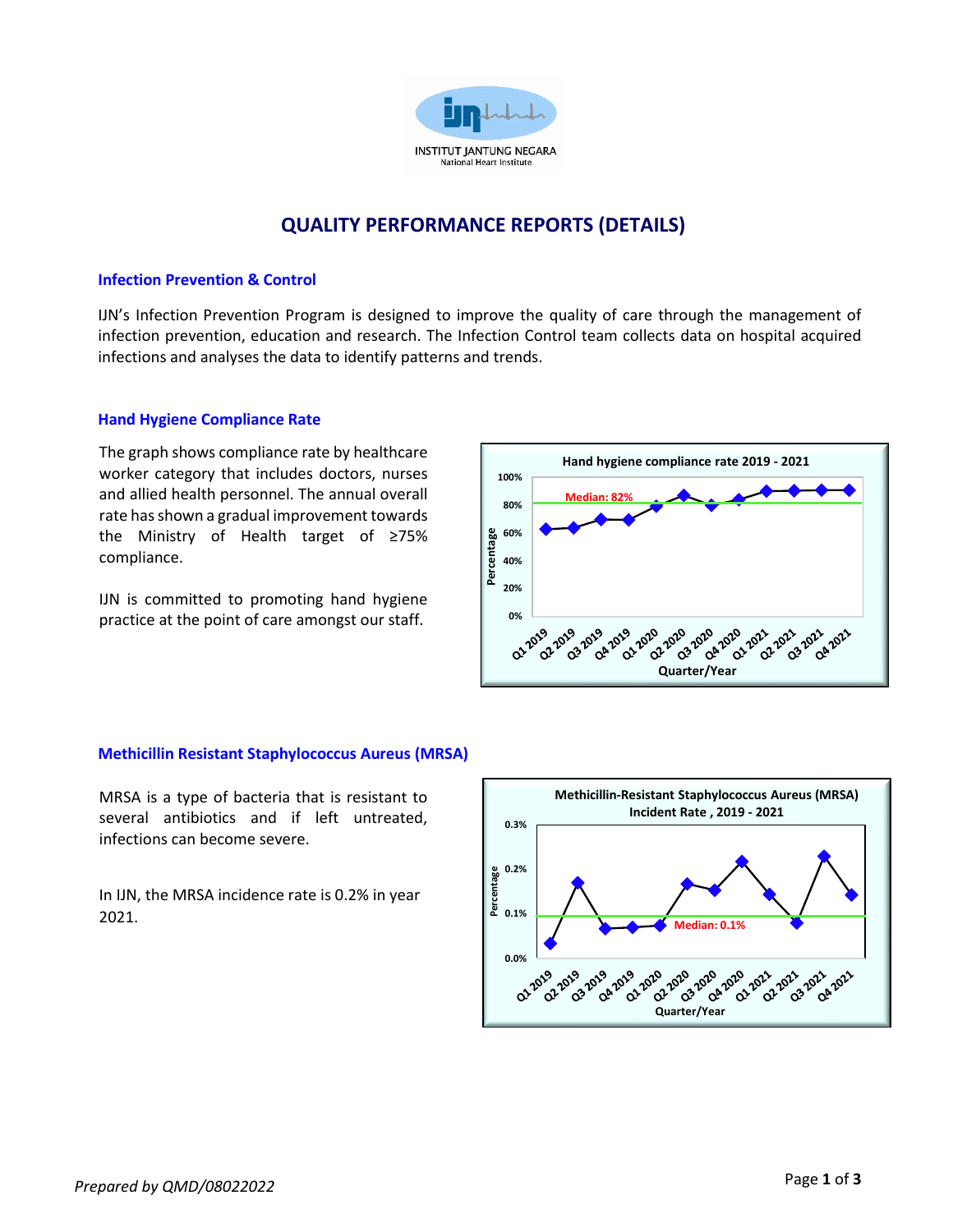### **Catheter-related bloodstream infection (CRBSI)**

 $\overline{\phantom{a}}$  CRBSI is caused by bacteria originating from an intravenous catheter and is the most common cause of a hospital-acquired infection. A dedicated team educates staff and promotes best practices to reduce CRBSI.

We calculate the total number of CRBSI cases against 1000 line-days. In 2021, the CRBSI rate was 3.7 per 1000 line-days.



#### **Ventilator Associated Pneumonia (VAP)**

 VAP is defined as a hospital acquired pneumonia in a patient on mechanical ventilatory support (by endotracheal tube or tracheostomy).

We calculate the VAP rate as total number of VAP cases against 1000 ventilator-days. In IJN, the VAP rate is 1.3 per 1000 ventilator-days in year 2021.

*NB: There is no minimum period of time that the ventilator must be in place in order for the pneumonia to be considered ventilatorassociated.*



### **Wound surveillance for Isolated CABG**

We monitor the rate of surgical site infection for isolated CABG based on the total number of cases with wound infection against the total number of patients who undergo CABG

In 2021, the average rate of surgical site infection was at 2.8%.